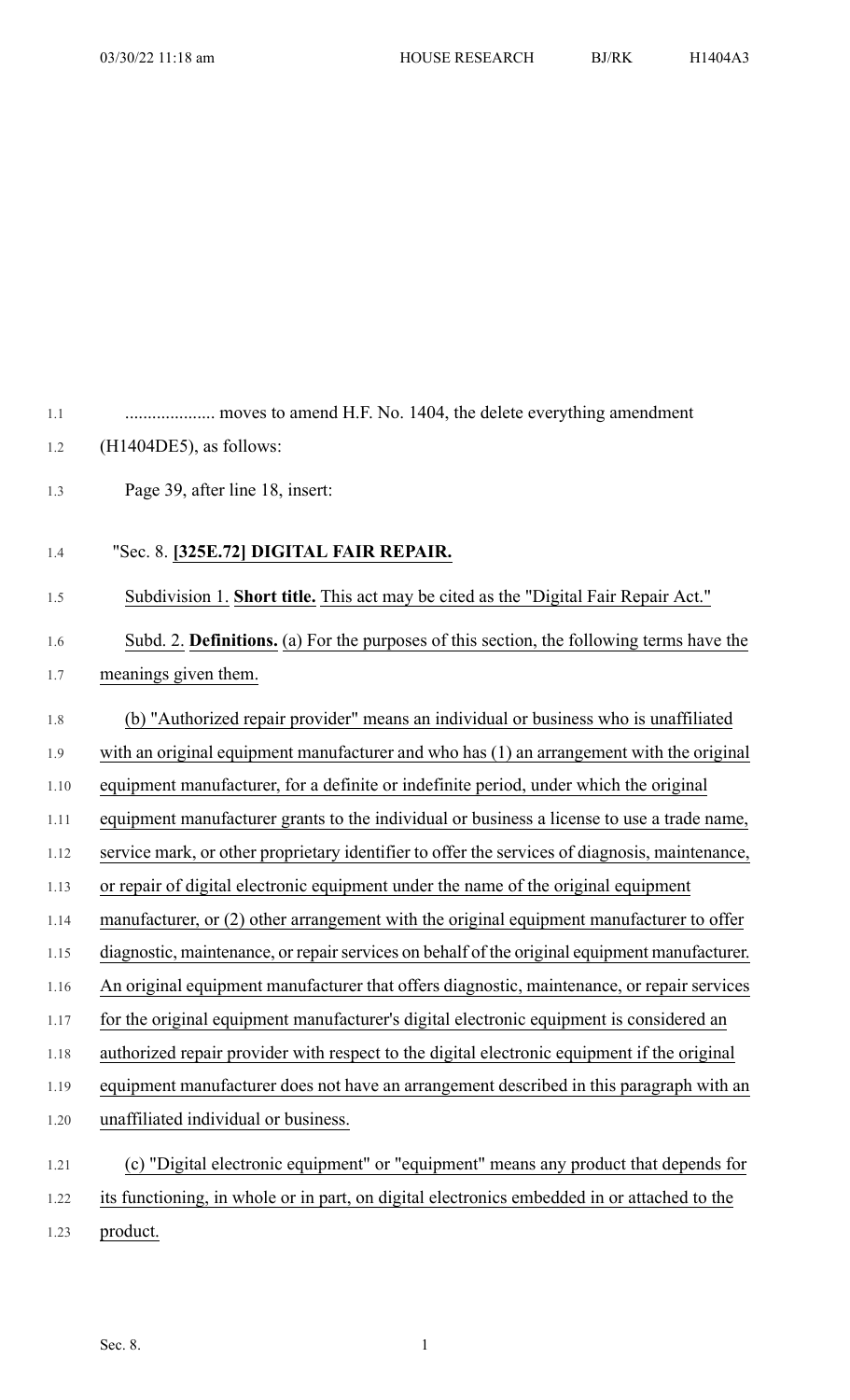| 2.1  | (d) "Documentation" means a manual, diagram, reporting output, service code description,      |
|------|-----------------------------------------------------------------------------------------------|
| 2.2  | schematic diagram, or similar information provided to an authorized repair provider to affect |
| 2.3  | the services of diagnosis, maintenance, or repair of digital electronic equipment.            |
| 2.4  | (e) "Embedded software" means any programmable instructions provided on firmware              |
| 2.5  | delivered with digital electronic equipment or with a part for the equipment to operate       |
| 2.6  | equipment. Embedded software includes all relevant patches and fixes made by the              |
| 2.7  | manufacturer of the equipment or part for these purposes.                                     |
| 2.8  | (f) "Fair and reasonable terms" for obtaining a part, tool, or documentation means at         |
| 2.9  | costs and terms, including convenience of delivery and rights of use, equivalent to what is   |
| 2.10 | offered by the original equipment manufacturer to an authorized repair provider, using the    |
| 2.11 | net costs that would be incurred by an authorized repair provider to obtain an equivalent     |
| 2.12 | part, tool, or documentation from the original equipment manufacturer, accounting for any     |
| 2.13 | discounts, rebates, or other incentive programs in arriving at the actual net costs. For      |
| 2.14 | documentation, including any relevant updates, "fair and reasonable terms" means at no        |
| 2.15 | charge, except that when the documentation is requested in physical printed form a fee for    |
| 2.16 | the reasonable actual costs to prepare and send the copy may be charged.                      |
| 2.17 | (g) "Firmware" means a software program or set of instructions programmed on digital          |
| 2.18 | electronic equipment or on a part for the equipment to allow the equipment or part to         |
| 2.19 | communicate with other computer hardware.                                                     |
| 2.20 | (h) "Independent repair provider" means an individual or business operating in Minnesota      |
| 2.21 | that (1) does not have an arrangement described in paragraph (b) with an original equipment   |
| 2.22 | manufacturer, (2) is not affiliated with any individual or business that has an arrangement   |
| 2.23 | described in paragraph (b), and (3) is engaged in the services of diagnosis, maintenance, or  |
| 2.24 | repair of digital electronic equipment. An original equipment manufacturer or, with respect   |
| 2.25 | to the original equipment manufacturer, an individual or business that has an arrangement     |
| 2.26 | with the original equipment manufacturer or is affiliated with an individual or business that |
| 2.27 | has such an arrangement with that original equipment manufacturer is considered an            |
| 2.28 | independent repair provider for purposes of the instances it engages in the services of       |
| 2.29 | diagnosis, maintenance, or repair of digital electronic equipment that is not manufactured    |
| 2.30 | by or sold under the name of the original equipment manufacturer.                             |
| 2.31 | (i) "Manufacturer of motor vehicle equipment" means a business engaged in the business        |
| 2.32 | of manufacturing or supplying components used to manufacture, maintain, or repair a motor     |
| 2.33 | vehicle.                                                                                      |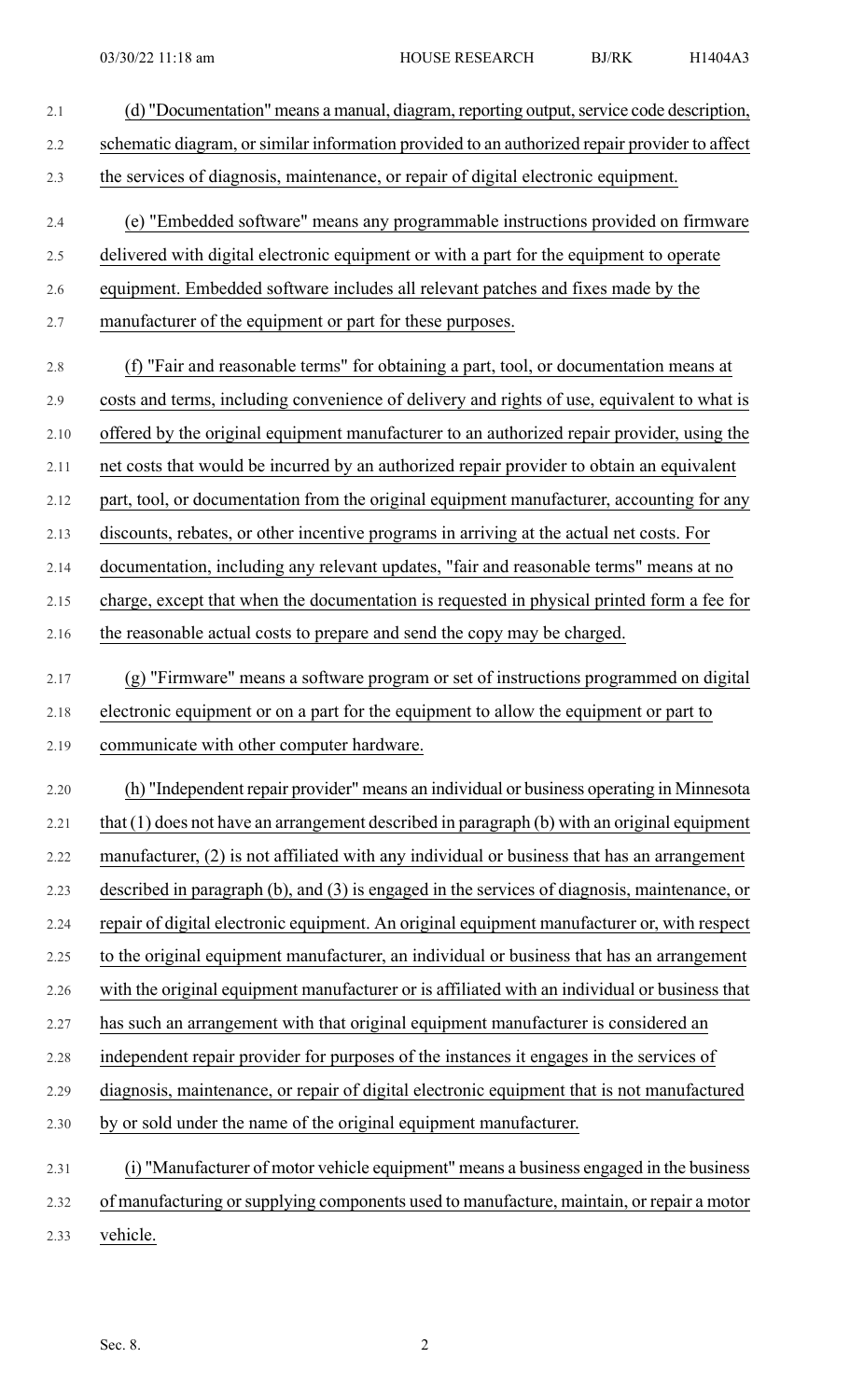| 3.1  | (j) "Motor vehicle" means a vehicle that is designed to transport persons or property on        |
|------|-------------------------------------------------------------------------------------------------|
| 3.2  | a street or highway and is certified by the manufacturer under all applicable federal safety    |
| 3.3  | and emissions standards and requirements for distribution and sale in the United States.        |
| 3.4  | Motor vehicle does not include:                                                                 |
| 3.5  | $(1)$ a motorcycle; or                                                                          |
| 3.6  | (2) a recreational vehicle or an auto home equipped for habitation.                             |
| 3.7  | (k) "Motor vehicle dealer" means an individual or business that, in the ordinary course         |
| 3.8  | of business, (1) is engaged in the business of selling or leasing new motor vehicles to an      |
| 3.9  | individual or business pursuant to a franchise agreement, $(2)$ has obtained a license under    |
| 3.10 | section 168.27, and (3) is engaged in the services of diagnosis, maintenance, or repair of      |
| 3.11 | motor vehicles or motor vehicle engines pursuant to the franchise agreement.                    |
| 3.12 | (1) "Motor vehicle manufacturer" means a business engaged in the business of                    |
| 3.13 | manufacturing or assembling new motor vehicles.                                                 |
| 3.14 | (m) "Original equipment manufacturer" means a business engaged in the business of               |
| 3.15 | selling or leasing to any individual or business new digital electronic equipment manufactured  |
| 3.16 | by or on behalf of the original equipment manufacturer.                                         |
| 3.17 | (n) "Owner" means an individual or business that owns or leases digital electronic              |
| 3.18 | equipment purchased or used in Minnesota.                                                       |
| 3.19 | (o) "Part" means any replacement part, either new or used, made available by an original        |
| 3.20 | equipment manufacturer to affect the services of maintenance or repair of digital electronic    |
| 3.21 | equipment manufactured or sold by the original equipment manufacturer.                          |
| 3.22 | (p) "Trade secret" has the meaning given in section 325C.01, subdivision 5.                     |
| 3.23 | Subd. 3. Requirements. (a) For digital electronic equipment and parts for the equipment         |
| 3.24 | sold or used in Minnesota, an original equipment manufacturer must make available on fair       |
| 3.25 | and reasonable terms documentation, parts, and tools, inclusive of any updates to information   |
| 3.26 | or embedded software, to any independent repair provider or to the owner of digital electronic  |
| 3.27 | equipment manufactured by or on behalf of, or sold by, the original equipment manufacturer      |
| 3.28 | for purposes of diagnosis, maintenance, or repair. Nothing in this section requires an original |
| 3.29 | equipment manufacturer to make available a part if the part is no longer available to the       |
| 3.30 | original equipment manufacturer.                                                                |
| 3.31 | (b) For equipment that contains an electronic security lock or other security-related           |
| 3.32 | function, the original equipment manufacturer must make available to the owner and to           |
|      |                                                                                                 |

3.33 independent repair providers, on fair and reasonable terms, any special documentation,